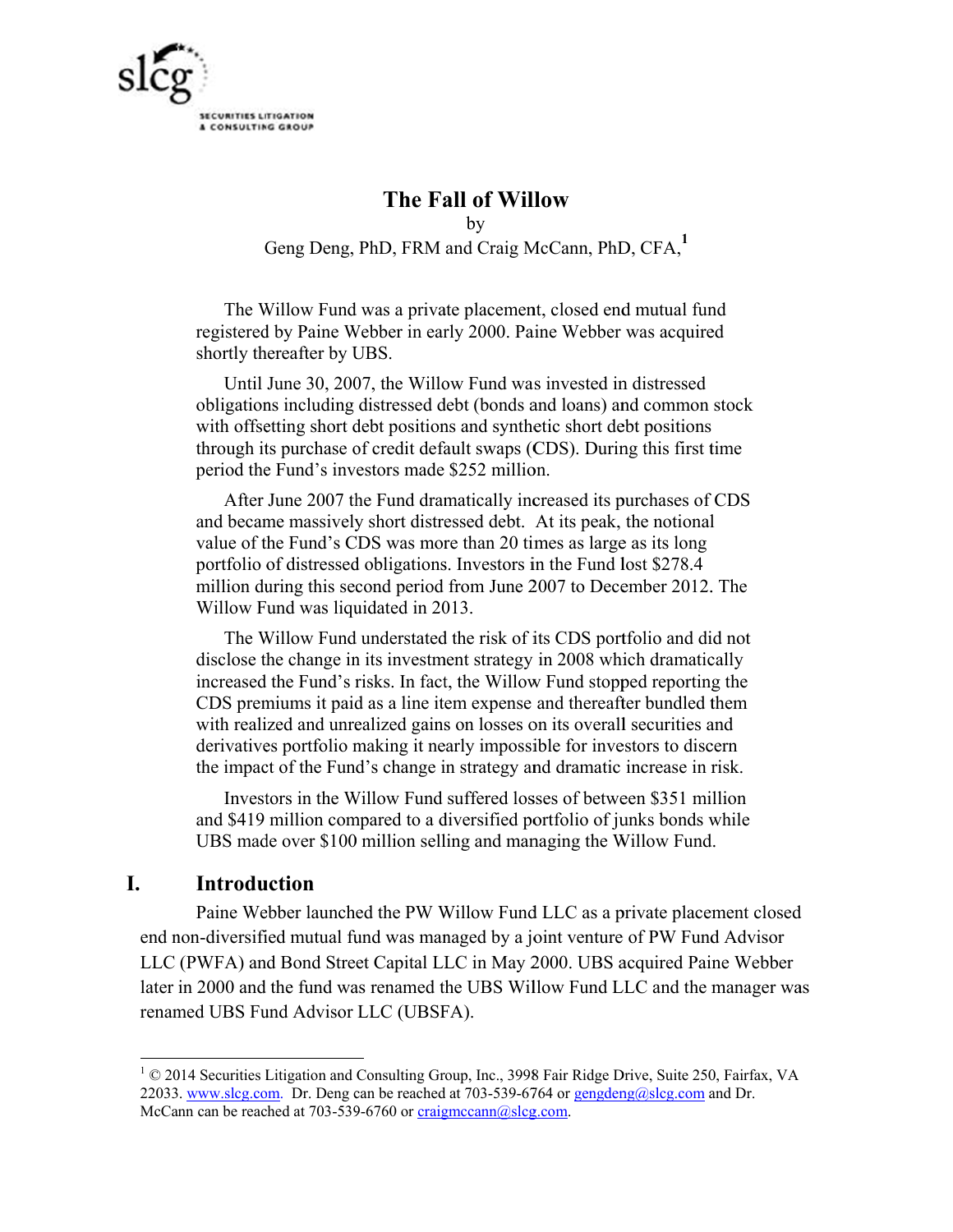Each annual report began with substantially this description of the Fund.<sup>2</sup>

... The Fund's investment objective is to maximize total return. The Fund pursues its investment objective by investing primarily in debt securities and other obligations and to a lesser extent equity securities of U.S. companies that are experiencing significant financial or business difficulties (collectively, "Distressed Obligations"). The Fund also may invest in Distressed Obligations of foreign issuers and other privately held obligations. The Fund may use a variety of special investment techniques to hedge a portion of its investment portfolio against various risks or other factors that generally affect the values of securities and for non-hedging purposes to pursue the Fund's investment objective. These techniques may involve the use of derivative transactions, including credit swaps. The Fund commenced operations on May 8, 2000.

Despite this unchanging description of the Fund's investment strategy, in late 2007 and early 2008 the fund managers were aggressively selling high yield debt short. The Fund increased its purchases of CDS contracts in 2008 and 2009 betting that credit spreads would widen further. The Willow Fund lost \$199 million in 2007, 2008 and 2009 and had net investor withdrawals of \$179 million causing the Fund's assets to shrink from \$476 million to only \$98 million during the three years from December 31, 2006 to December 31, 2009. The CDS purchased by the Fund required it to pay more than \$20 million a year in premiums when its net assets had fallen to around \$100 million. The Fund failed as a result of this massive expense and because credit conditions didn't deteriorate further as the Fund had wagered. The Fund completed its spectacular multiyear collapse in 2012 largely as a result of its leveraged portfolio of CDS contracts.

# **II. Credit Default Swaps**

A Credit Default Swap ("CDS") is a contract that transfers the risk of default on a bond or portfolio of bonds from one party to another. The company, country or municipal authority that issues the bond is called a reference entity and the specific bond is referred to as the reference obligation. A CDS contract involves two parties, a party that bets that an issuer's credit quality will deteriorate (similar to buying insurance against a default) and a party that bets that an issuer's credit quality will improve. The CDS buyer agrees to pay fixed periodic payments called CDS premiums to the CDS seller. In exchange for these CDS premiums, if the reference obligation defaults, the seller must make a cash payment to the CDS buyer equal to the difference between the defaulted bond's face value and its market value.

<sup>&</sup>lt;sup>2</sup> From 2008 onward, the first quoted sentence was modified to read "The Fund's investment objective is to maximize total return *with low volatility*." Emphasis added) The fund's annual and semi-annual reports can be downloaded off the SEC website at www.sec.gov/cgi-bin/browse-

edgar?action=getcompany&CIK=0001106258&type=N-CSR&dateb=&owner=exclude&count=100.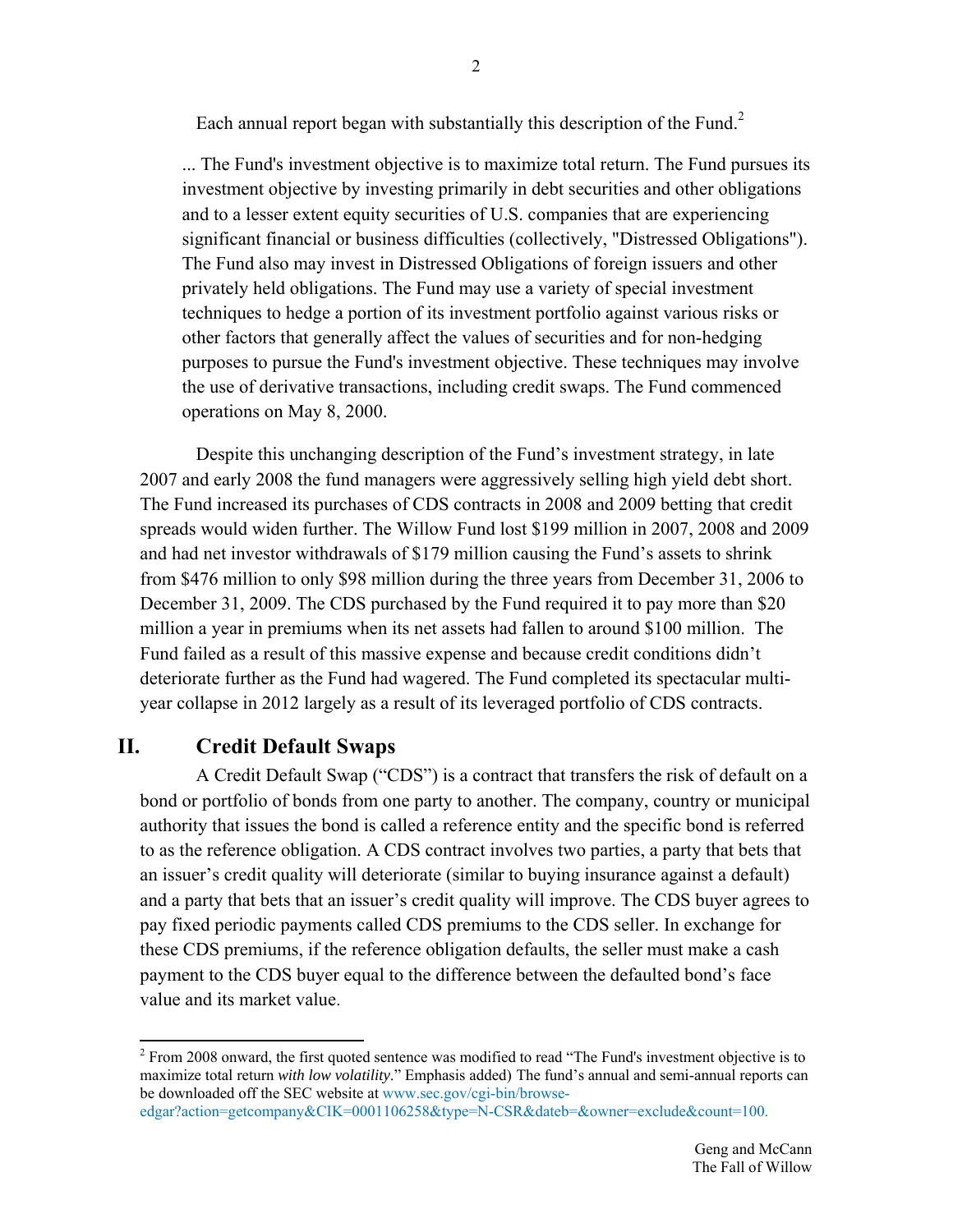



For example, a CDS buyer might agree to pay 2% per year on a \$10 million of the bond's face value for one year. The buyer pays \$200,000 to the seller and if the reference entity defaults the seller pays the buyer the difference between what the bond is then worth, say \$4 million, and the bond's \$10 million face value. The CDS buyer is paying \$200,000 for the chance that it might receive the \$6 million contingent payment. The CDS premium that makes this bet fair  $-$ the "at-market" premium  $-$  is equal to the probability of default multiplied by the percentage loss given a default. In our simple example, the one-year probability of default is 33.3% since  $2\% = 33.3\% \times 60\%$ <sup>3</sup>

If the credit risk of a reference obligation increases, at-market CDS premiums will increase. Once a CDS contract is entered into and the CDS premium for that contract is fixed, if CDS premiums increase the credit protection buyer will have a mark-to-market gain. Continuing our example, if immediately after buying the CDS contract the risk of default increases from 33.33% to 50%, the at-market premium will increase from 2% to 3%  $(1.50\% \times 60\%)$ . The CDS buyer will have a mark-to-market gain of \$100,000 because the insurance that was worth \$200,000 could then be resold for \$300,000. Conversely, if at-market CDS premium decreases from 2% to 1% because the reference entity's probability of default drops from 33.3% to 16.7%; the buyer will have a mark-to-market loss of \$100,000 since the insurance which was worth \$200,000 is then worth only \$100,000. Since buyers of CDS gain when the value of reference obligations drop due to increased credit risk and lose when the value of reference obligations increase due to reduced credit risk, the CDS buyer is selling short credit risk.

CDS do not require an upfront exchange of the contract's underlying exposure or "notional value." CDS contracts are thus leveraged investments. For example, an investor with \$100 in cash could theoretically buy or sell a CDS contract with an arbitrarily large notional amount, e.g., \$100,000. Although the investor doesn't need to have the notional value to buy or sell the contract, he does have to deposit sufficient assets to guarantee his continued CDS premium or contingent payments.

#### i. **Using CDS to Hedge**

The Willow Fund said it might use CDS to "hedge a portion of its investment" portfolio". Prior to 2007, the Willow Fund bought CDS contracts with total notional values that varied over time but were less than the value of its portfolio of distressed

 $\mathfrak{Z}$ 

<sup>&</sup>lt;sup>3</sup> We oversimplify CDS valuation to illustrate a point. Those interested in learning more should start with Darrell Duffie, "Credit Swap Valuation" Financial Analysts Journal January/February 1999 pp. 73-87.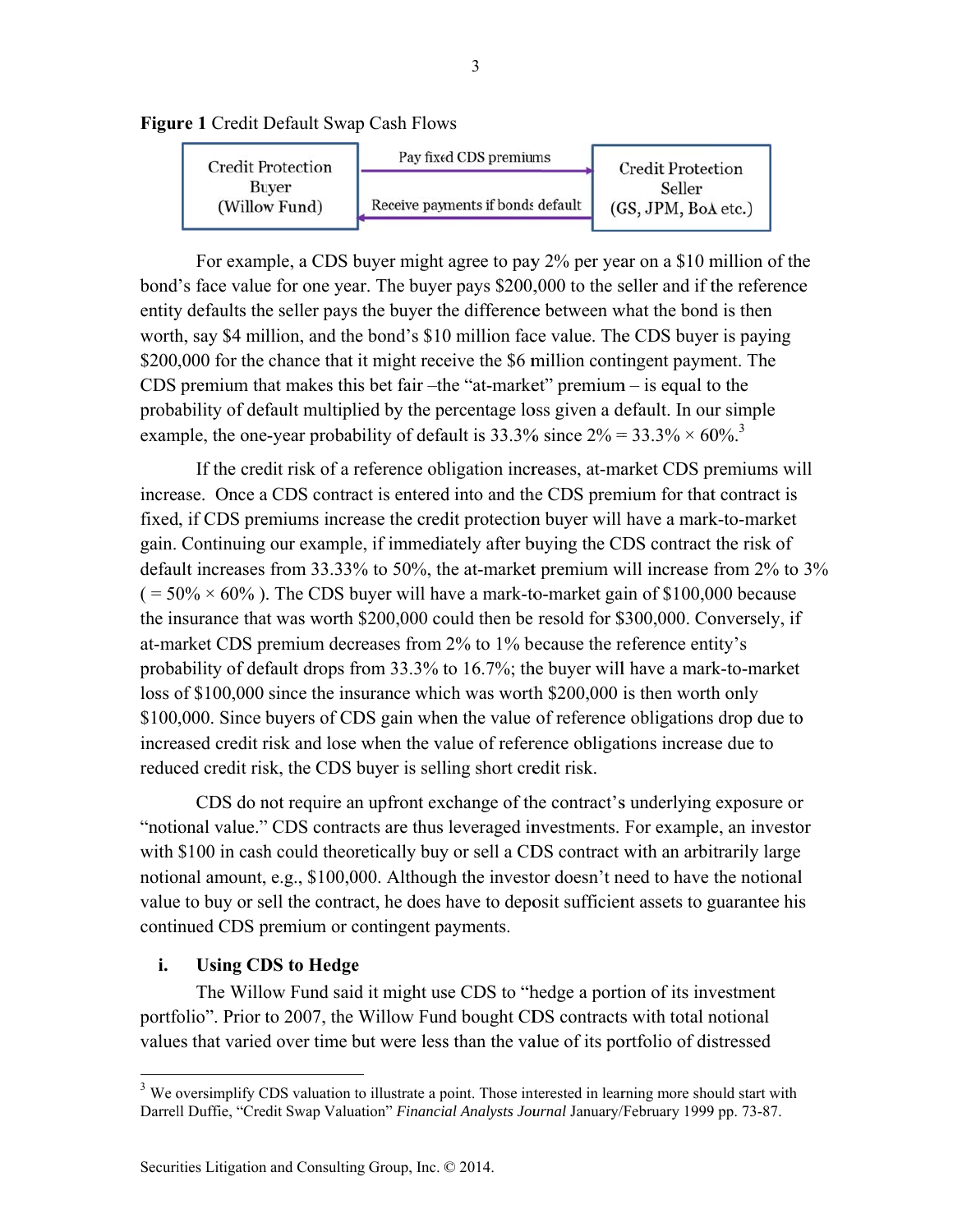securities. The CDS contracts that the Fund bought did not reference the Fund's its distressed securities but would still likely have had gains if the Fund's portfolio of distressed securities suffered losses. Thus, the Willow Fund's pre-2007 use of CDS may have hedged a portion of the credit risk in its portfolio of distressed obligations.

Figure 2 is an excerpt from the September 30, 2007 N-O which provides an example of the Willow Fund's use of CDS to hedge.<sup>4</sup> The Fund had \$465 million of net assets, roughly \$275 million of that in distressed obligations. By purchasing CDS contracts with \$125 million in aggregate notional value, the Fund partially hedged or cancelled the credit risk in \$125 million of its distressed debt portfolio.

| CREDIT SWAPS                                 |          |                                         |            |                          |               |                     |
|----------------------------------------------|----------|-----------------------------------------|------------|--------------------------|---------------|---------------------|
| <table></table>                              |          |                                         |            |                          |               |                     |
| <cantion></cantion>                          |          |                                         |            |                          |               |                     |
|                                              | INTEREST | MATURITY                                | NOTIONAL   | <b>UNREALIZED</b>        | UNREALIZED    | <b>&amp; OF NET</b> |
| SWAP COUNTERPARTY & REFERENCED OBLIGATION    | RATE     | DATE                                    | AMOUNT     | GAIN                     | LOSS          | <b>ASSETS</b>       |
|                                              |          |                                         |            |                          |               |                     |
| <b>BUY CONTRACTS</b><br>BEAL STEARNS         |          |                                         |            |                          |               |                     |
| 23                                           | ≺⊂≻      | $\langle C \rangle$ $\langle C \rangle$ | くごと        | ≺C≻                      | $\ll$         | くごン                 |
| Equifax, Inc, 6.900, 07/01/28                | 0.70     | 10/10/07                                | 10,000,000 | s.                       | (2, 398)      | (0.00)              |
| <b>JP MORGAN</b>                             |          |                                         |            |                          |               |                     |
| The Sherwin-Williams Co., 7.375%, 01/01/27   | 0.67     | 03/20/11                                | 10,000,000 | $\,$                     | (159, 982)    | (0.03)              |
| MERIILL LYNCH                                |          |                                         |            |                          |               |                     |
| Avnet, Inc., 8.00%, 11/15/06                 | 5.15     | 10/02/07                                | 5,000,000  | -                        | (2, 769)      | (0.00)              |
| CDX HY8                                      | 2.75     | 12/20/07                                | 75,000,000 | $\overline{\phantom{a}}$ | (2,008,188)   | (0.43)              |
| CV3 Corp., 5.63%, 03/15/06                   | 1.15     | 10/09/07                                | 5,000,000  | $\,$                     | (1, 645)      | (0.00)              |
| National Rural Utilities Cooperative Finance |          |                                         |            |                          |               |                     |
| Corp., 5.75%, 11/01/08                       | 2.00     | 10/03/07                                | 5,000,000  |                          | (1, 333)      | (0.00)              |
| Textron, Inc., 6.380, 11/15/08               | 1.48     | 10/10/07                                | 5,000,000  | $\,$                     | (2, 349)      | (0.00)              |
| Tyson Foods Inc., 8.250 10/01/2011           | 1.20     | 03/20/11                                | 10,000,000 | $\,$                     | (210, 566)    | (0.05)              |
|                                              |          |                                         |            |                          | \$(2,389,230) | (0.51)              |
|                                              |          |                                         |            |                          |               |                     |
|                                              |          |                                         |            |                          |               |                     |

Figure 2 Willow Fund September 30, 2007 Credit Default Swaps

The CDX HY8 entry in Figure 2 warrants a little more discussion. CDX HY is a series of indexes of CDS on high yield corporate debt.<sup>5</sup> The CDX HY8 CDS was purchased in the third quarter of 2007. The December 20, 2007 entry in the "Maturity" Date" field in the Fund's September 30, 2007 N-Q is incorrect. Subsequent filings correctly list the date as June 20, 2012. The Fund agreed to pay an annual CDS premium of 2.75% on \$75 million, or \$2.0625 million per year.

The Fund also paid an upfront fee of approximately \$3.3 million when buying this contract because the at-market CDX HY8 had increased substantially from 2.75% between when the CDX HY8 series was first published in March 2007 and when the Fund bought the CDX HY8 in the third quarter of 2007. This \$3.3 million, reported on the Fund's SEC filings as upfront fees, was the current mark-to-market value of the swap with an off-market premium of 2.75% when the Fund purchased it. This is equivalent to prepaying the additional premium above the 2.75% specified by Markit for this series for the remaining term of the five-year swap.

 $4$  www.sec.gov/Archives/edgar/data/1106258/000093506907002838/0000935069-07-002838-index.htm

<sup>&</sup>lt;sup>5</sup> CDX HY 8 was the eighth in the series of high yield CDS indices. The "November 2008 Markit Credit" Indices, A Primer" can be downloaded here www.markit.com/news/Credit%20Indices%20Primer.pdf. CDX HY 8 first calculated and reported by Markit in March 2007. A Markit fact sheet lists the 100 equally weighted high yield reference obligations underlying CDX HY 8 can be downloaded here www.markit.com/news/CDX.NA.HY.8.pdf.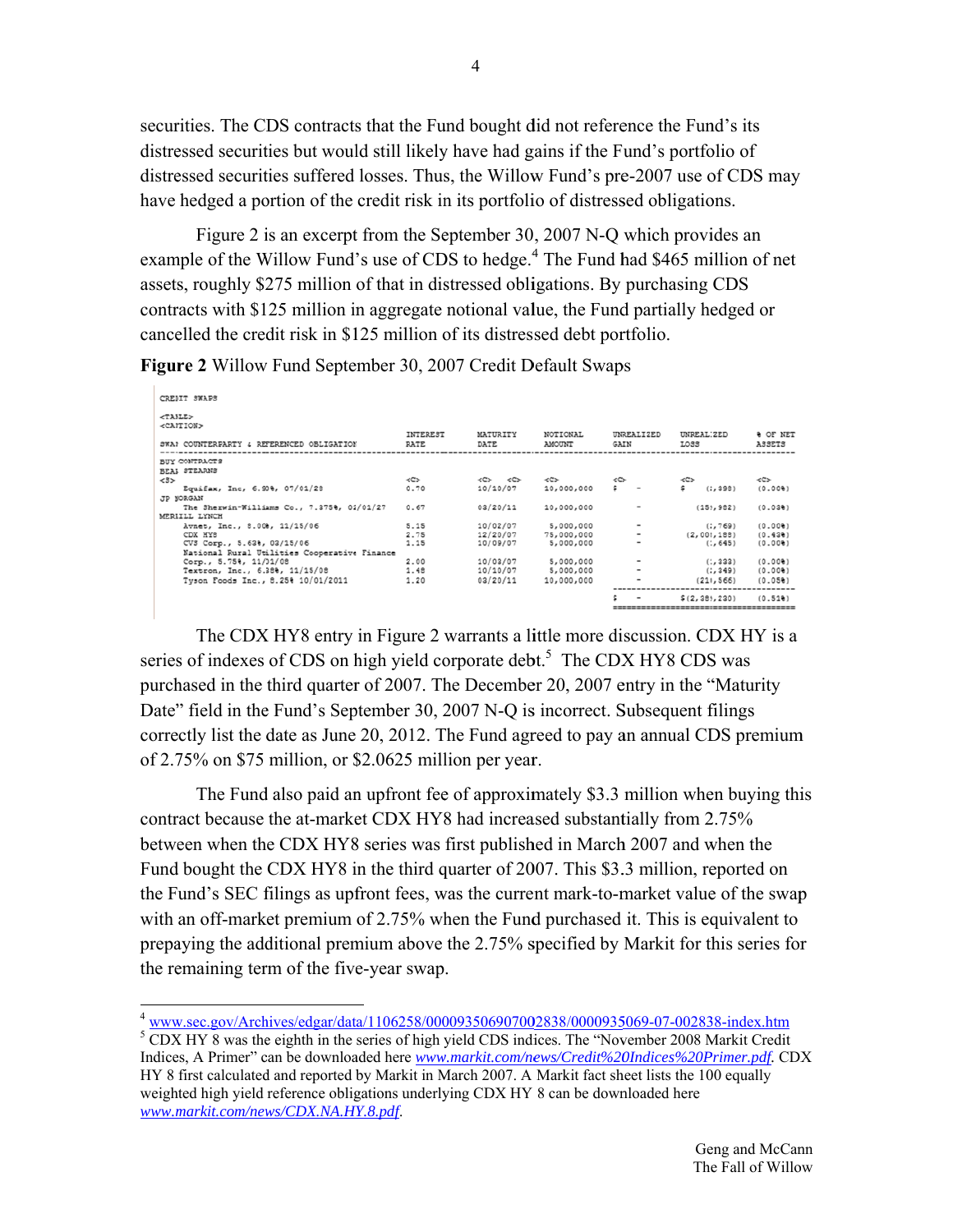The Fund's subsequent filings show it also purchased the CDX HY9 and HY10 series in 2008 but had sold all the CDX series by December 31, 2008. The Fund paid between \$33 million and \$37 million in upfront fees on CDX purchases, some of which should be included in our estimate of the CDS premiums the Fund paid on corporate CDS.

#### ii. **Using CDS to Invest**

The Willow Fund also said that it could use CDS "... for non-hedging purposes to pursue the Fund's investment objective." By selling CDS and purchasing low risk collateral equal to the notional value of the CDS on distressed sold, the Willow Fund could have created a synthetic long position in the distressed debt referenced in the CDS. The Willow Fund was always a buyer, never a seller, though of CDS and so the Fund did not use CDS to implement its investment objective.

#### iii. **Using CDS to Speculate and to Leverage**

As a buyer of CDS contracts, the Willow Fund was shorting credit risk. That is, it was betting that the credit risk of the issuers its CDS referenced would worsen. Initially the Fund was selling short less credit risk than it had in its portfolio of distressed securities and so could be said to be hedging. At least by December 31, 2007 though Willow Fund was selling short far more credit risk through its CDS portfolio than it was exposed to in its securities holdings. From 2008 onward the Willow Fund was using the CDS contracts not to hedge or to implement its investment objective but to speculatively short distress debt with extraordinary leverage.

The Willow Fund had been buying CDS contracts on corporate bonds from the its inception and had held a CDS on \$10 million of Korean sovereign debt from 2001 to 2006. It started buying large quantities of CDS on sovereign debt and corporate bonds when it placed its dramatic bet that credit risk would worsen in 2008. See Figure 3.

Figure 3 Willow Fund Corporate, Sovereign and Municipal CDS

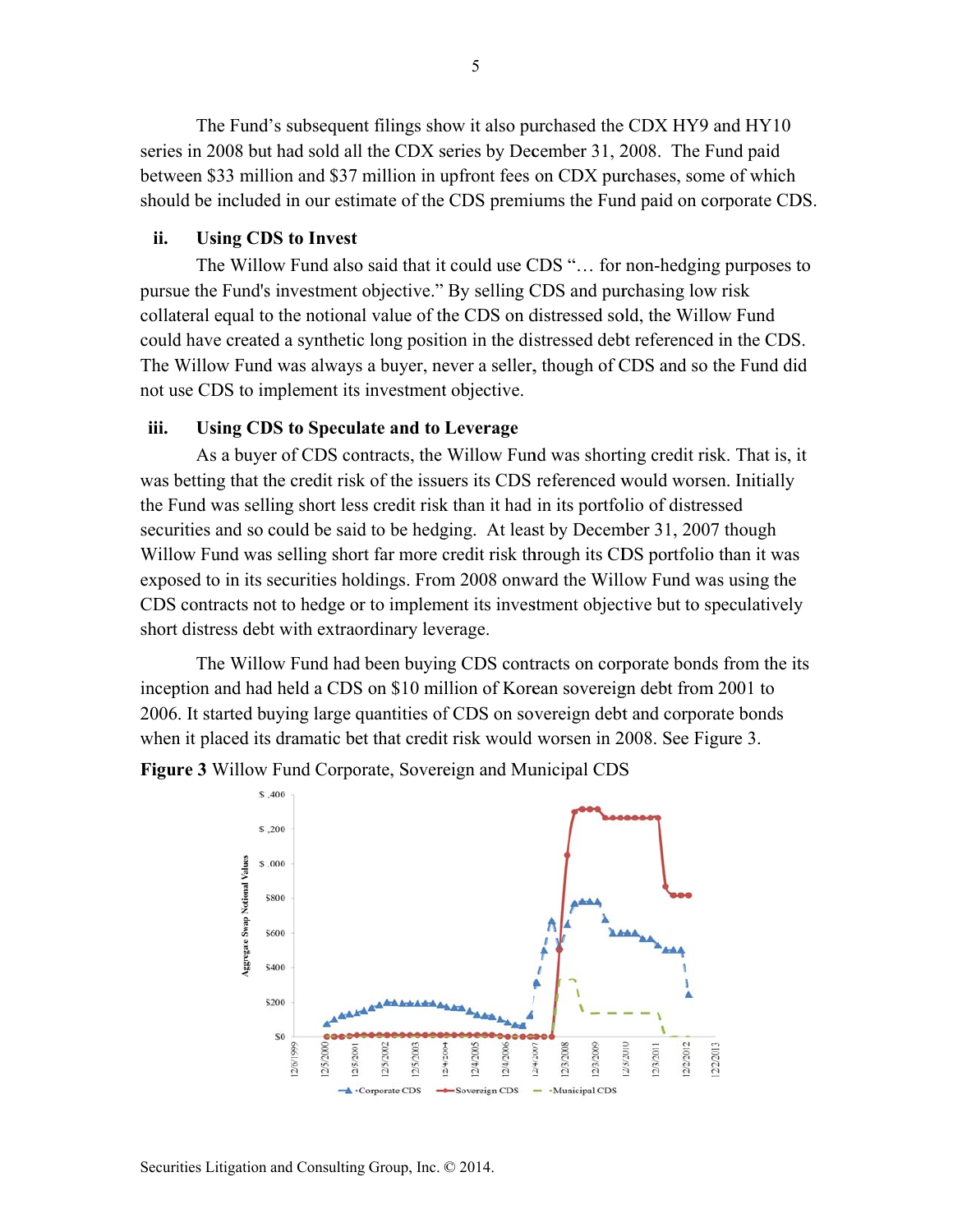The Fund chose a particularly bad time to deviate from its disclosed investment strategy. The solid bars in Figure 4 illustrate the Fund's CDS aggregate notional values over time. The line traces the current at-market five-year CDS premium on high yield debt. The Fund increased its distressed debt short exposure from \$500 million to \$2.4 billion when the high yield five-year CDS premiums were between 800 and 1500 basis points (1 basis point =  $0.01\%$ ). The Fund kept most of this exposure as high yield CDS premiums fell back below 500 basis points and was thus short \$2 billion of distressed debt as distressed debt prices increased. Since the Fund was by then shorting rather than investing in distressed debt, it suffered large losses.

Figure 4 Willow Fund Leveraged Its Bets Against Distressed Debt as CDS Rates Fell.



### III. Willow Funds Losses by Stocks, Bonds, Loans and CDS

#### i. **Stocks, Bonds and Loans versus CDS**

In addition to losses on its CDS, the Willow Fund suffered substantial losses on its portfolio of distressed corporate stocks, bonds and loans. The relative importance of losses on CDS versus losses on stocks, bonds and loans is not readily apparent from the SEC filings because the bonds and loans received coupon interest while the Fund paid out over \$135 million in premiums on its CDS contracts. Similarly, the relative significance of CDS on corporate bonds versus CDS on sovereign debt is obscured by the differences in CDS premium the Willow Fund paid across the different types of reference obligations.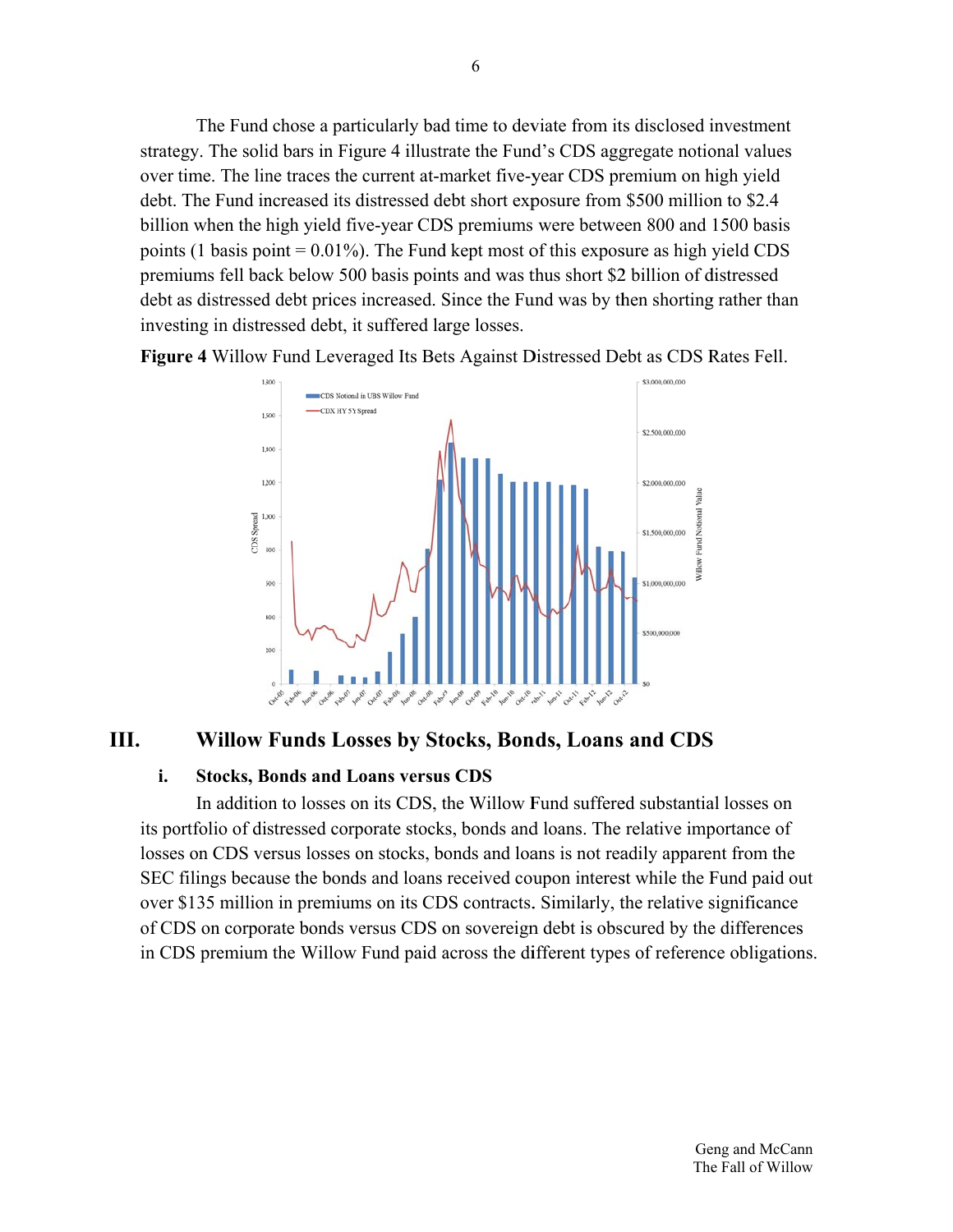Table 1 reports the capital losses suffered by the Willow Fund on CDS contracts and on all other investments – mostly corporate stock, bonds and loans - estimated from the fund's quarterly holdings reported on SEC filings from 2007 to 2012.<sup>6</sup>

|                                 | 2007             | 2008              | 2009              | 2010             | 2011             | 2012             | 2007-2012         |
|---------------------------------|------------------|-------------------|-------------------|------------------|------------------|------------------|-------------------|
| Capital Gains and Losses        |                  |                   |                   |                  |                  |                  |                   |
| Swaps                           | \$2,383,580      | \$42,414,376      | $-$ \$88,676,210  | \$56,295,516     | \$38,705,423     | $-$ \$31,324,051 | \$19,798,634      |
| Other Investments               | $-$ \$39,360,398 | $-$ \$105,603,520 | \$39,042,779      | \$15,688,739     | \$4,041,344      | $-$ \$27,361,288 | $-$113,552,344$   |
| Total                           | $-$ \$36,976,818 | $-$ \$63,189,144  | $-$ \$49,633,431  | \$71,984,255     | \$42,746,767     | $-$ \$58,685,339 | $-$ \$93,753,710  |
| Interest, Dividends and Premium |                  |                   |                   |                  |                  |                  |                   |
| Swaps                           | $-$ \$2,262,016  | $-$ \$15,259,690  | $-$ \$27,599,150  | $-$ \$36,687,338 | $-$ \$31,969,747 | $-$ \$21,892,919 | -\$135,670,860    |
| Other Investments               | \$3,938,722      | \$11,360,084      | \$3,793,117       | \$70,967         | \$39,965         | \$9,748          | \$19,212,603      |
| Total                           | \$1,676,706      | $-$ \$3,899,606   | $-$ \$23,806,033  | $-$ \$36,616,371 | $-$ \$31,929,782 | $-$ \$21,883,171 | $-$116,458,257$   |
| Profit or Loss                  |                  |                   |                   |                  |                  |                  |                   |
| Swaps                           | \$121,564        | \$27,154,686      | $-$ \$116,275,360 | \$19,608,178     | \$6,735,676      | $-$ \$53,216,970 | $-$115,872,226$   |
| Other Investments               | $-$ \$35,421,676 | $-$ \$94,243,436  | \$42,835,896      | \$15,759,706     | \$4,081,309      | $-$ \$27,351,540 | $-$ \$94,339,741  |
| Total                           | $-$ \$35,300,112 | $-$ \$67,088,750  | $-$ \$73,439,464  | \$35,367,884     | \$10,816,985     | $-$ \$80,568,510 | $-$ \$210,211,967 |

**Table 1** Willow Fund Losses on CDS Contracts and Other Investments, 2007-2012

We estimate that CDS market value gains of \$19.8 million partially offset \$113.5 million in losses on other investments. Looking only at the changes in market values it would appear that the CDS contracts were profitable and that common stock and corporate bonds and loans were responsible for all of the losses from 2007 to 2012. This conclusion would be wrong for two reasons.

First, the change in the market value of the CDS contracts reflects in part the Willow Fund's payment of a substantial amount of the CDS premiums it was committed to pay during the term of the CDS contracts as they matured. In addition, and related, the Willow Fund received \$19 million in interest and dividends on the common stock and corporate bonds and loans and paid out at least \$135.7 million in premiums on the CDS contracts. Thus, properly reckoned, the CDS accounted for \$115.9 million or 55% of the \$210 million in losses the Fund suffered from 2007 to 2012. Everything else in this distressed fund accounted for only \$94.3 million or 45% of the losses.

### **ii. Sovereign versus Corporate CDS**

A similar phenomenon obscures the relative significance of CDS on corporate debt versus CDS on sovereign debt. If we only look at capital losses in 2012 it appears that two thirds of the CDS losses came from contracts betting against the credit quality of sovereign issuers like France, Germany, Ireland, Mexico, Spain, Sweden and the United Kingdom. This is misleading because the CDS contracts on corporate bonds required much higher annual premiums (at least 2.38% on average) than CDS contracts on

l

<sup>&</sup>lt;sup>6</sup> We estimated the capital gains and losses as the change in the reported market value per unit multiplied by the minimum units held at the beginning or end of the quarter. We estimated the CDS premiums paid as the CDS rate multiplied by the average notional value of each contract at the start and end of each quarter.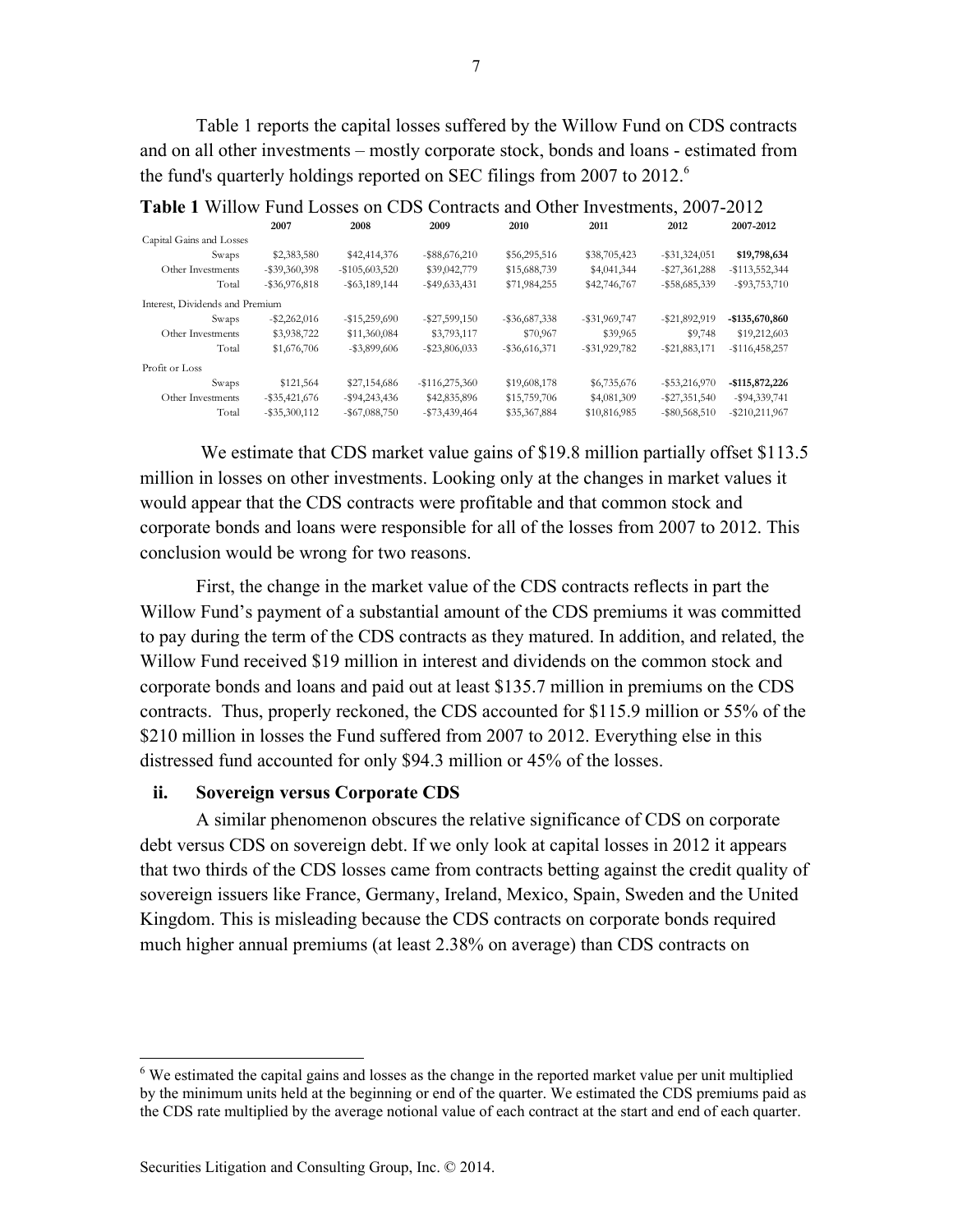sovereign debt (0.82% on average) and CDS contracts on state and municipal bonds (0.36% on average). $<sup>7</sup>$ </sup>

The annual CDS premium paid by the Fund on its contracts can be found in a schedule near the end of each annual and semi-annual report. Figure 5 excerpts a portion of the Willow Fund's 2008 Annual Report.<sup>8</sup> The second column labeled "Interest Rate" is the annual CDS premium the Fund paid on the notional value in the fourth column for the term of the CDS contract. Focusing on the contracts with Goldman Sachs for examples, we see that the Willow Fund paid as little as 0.1% to insure German sovereign debt and as much as 4.05% or 40 times as much to insure Pulte Homes debt.

Figure 5. Partial Listing of Willow Fund's CDS Contracts as of December 31, 2008. SCHEDULE OF PORTFOLIO INVESTMENTS (CONTINUED)

|                                                                                                                                                                                                                                                                                                 |  |                                                             |            |                                            | DECEMBER 31, 2008 |
|-------------------------------------------------------------------------------------------------------------------------------------------------------------------------------------------------------------------------------------------------------------------------------------------------|--|-------------------------------------------------------------|------------|--------------------------------------------|-------------------|
| CREDIT DEFAULT SWAPS                                                                                                                                                                                                                                                                            |  |                                                             |            |                                            |                   |
|                                                                                                                                                                                                                                                                                                 |  |                                                             |            |                                            |                   |
| BUY CONTRACTS:                                                                                                                                                                                                                                                                                  |  |                                                             |            |                                            |                   |
| 55                                                                                                                                                                                                                                                                                              |  | $\langle C \rangle$ $\langle C \rangle$ $\langle C \rangle$ | $<<$ C $>$ | くじょ                                        | < <sub></sub>     |
| BANK OF AMERICA<br>ANK OF AMERICA<br>Centex Corp., 5.25%, 6/15/15<br>Limited Brands, Inc. (1992)<br>2.89 09/20/13 10,000,000 + 604,194 0.24<br>Matical Inc., 7.25%, 7/9/12<br>Matical Inc., 7.35%, 7/9/12<br>Matical Inc., 7.25%, 7/9/12<br>Matical Inc., 7.25%                                 |  |                                                             |            |                                            |                   |
|                                                                                                                                                                                                                                                                                                 |  |                                                             |            |                                            |                   |
|                                                                                                                                                                                                                                                                                                 |  |                                                             |            |                                            |                   |
|                                                                                                                                                                                                                                                                                                 |  |                                                             |            |                                            |                   |
|                                                                                                                                                                                                                                                                                                 |  |                                                             |            |                                            |                   |
|                                                                                                                                                                                                                                                                                                 |  |                                                             |            |                                            |                   |
|                                                                                                                                                                                                                                                                                                 |  |                                                             |            |                                            |                   |
| GOLDMAN SACHS<br>Austria 5.25% 01/04/11                                                                                                                                                                                                                                                         |  |                                                             |            | 0.84 12/20/18 50,000,000 -- 2,097,479      | 0.83              |
| Austria 5.25% 01/04/11<br>Bank of America Corporation, 6.25%,                                                                                                                                                                                                                                   |  |                                                             |            |                                            |                   |
| Bank of America Corporation, 6.25;<br>(-15)12<br>(-15)12<br>Countrywide Home Loans 6.04, 01/2//18<br>(-15)12/20/13<br>20,000,000 -- (1399,976)<br>Countrywide Home Loans 6.04, 01/2//18<br>2.80 12/20/13<br>20,000,000 -- (174,985)<br>Pederal                                                  |  |                                                             |            |                                            |                   |
|                                                                                                                                                                                                                                                                                                 |  |                                                             |            |                                            |                   |
|                                                                                                                                                                                                                                                                                                 |  |                                                             |            |                                            |                   |
|                                                                                                                                                                                                                                                                                                 |  |                                                             |            |                                            |                   |
|                                                                                                                                                                                                                                                                                                 |  |                                                             |            |                                            |                   |
|                                                                                                                                                                                                                                                                                                 |  |                                                             |            |                                            |                   |
|                                                                                                                                                                                                                                                                                                 |  |                                                             |            |                                            |                   |
|                                                                                                                                                                                                                                                                                                 |  |                                                             |            |                                            |                   |
|                                                                                                                                                                                                                                                                                                 |  |                                                             |            |                                            |                   |
|                                                                                                                                                                                                                                                                                                 |  |                                                             |            |                                            |                   |
|                                                                                                                                                                                                                                                                                                 |  |                                                             |            |                                            |                   |
|                                                                                                                                                                                                                                                                                                 |  |                                                             |            |                                            |                   |
|                                                                                                                                                                                                                                                                                                 |  |                                                             |            |                                            |                   |
|                                                                                                                                                                                                                                                                                                 |  |                                                             |            |                                            |                   |
|                                                                                                                                                                                                                                                                                                 |  |                                                             |            |                                            |                   |
|                                                                                                                                                                                                                                                                                                 |  |                                                             |            |                                            |                   |
|                                                                                                                                                                                                                                                                                                 |  |                                                             |            |                                            |                   |
|                                                                                                                                                                                                                                                                                                 |  |                                                             |            |                                            |                   |
|                                                                                                                                                                                                                                                                                                 |  |                                                             |            |                                            |                   |
|                                                                                                                                                                                                                                                                                                 |  |                                                             |            |                                            |                   |
| 12/01/13                                                                                                                                                                                                                                                                                        |  |                                                             |            | 3.95 03/20/13 10,000,000 -- 2,322,938 0.92 |                   |
|                                                                                                                                                                                                                                                                                                 |  |                                                             |            |                                            |                   |
|                                                                                                                                                                                                                                                                                                 |  |                                                             |            |                                            |                   |
|                                                                                                                                                                                                                                                                                                 |  |                                                             |            |                                            |                   |
|                                                                                                                                                                                                                                                                                                 |  |                                                             |            |                                            |                   |
|                                                                                                                                                                                                                                                                                                 |  |                                                             |            |                                            |                   |
|                                                                                                                                                                                                                                                                                                 |  |                                                             |            |                                            |                   |
|                                                                                                                                                                                                                                                                                                 |  |                                                             |            |                                            |                   |
|                                                                                                                                                                                                                                                                                                 |  |                                                             |            |                                            |                   |
|                                                                                                                                                                                                                                                                                                 |  |                                                             |            |                                            |                   |
|                                                                                                                                                                                                                                                                                                 |  |                                                             |            |                                            |                   |
|                                                                                                                                                                                                                                                                                                 |  |                                                             |            |                                            |                   |
|                                                                                                                                                                                                                                                                                                 |  |                                                             |            |                                            |                   |
|                                                                                                                                                                                                                                                                                                 |  |                                                             |            |                                            |                   |
|                                                                                                                                                                                                                                                                                                 |  |                                                             |            |                                            |                   |
|                                                                                                                                                                                                                                                                                                 |  |                                                             |            |                                            |                   |
|                                                                                                                                                                                                                                                                                                 |  |                                                             |            |                                            |                   |
| $\begin{array}{cccccc} 12/01/13 & 10/001/10 & 3.55 & 03/20/13 & 10/000/000 & -- & 2,322,938 & 0.92\\ 12/01/131 & 12/01/14 & 2.15 & 12/20/11 & 10/000/000 & -- & 2,106,731 & 0.84\\ \text{Souchimeter 5.258 } 10/01/14 & 2.15 & 12/20/13 & 10/000/000 & -- & 3,5331 & 0.84\\ \text{Souchimeter $ |  |                                                             |            |                                            |                   |
| JP MORGAN                                                                                                                                                                                                                                                                                       |  |                                                             |            |                                            |                   |
|                                                                                                                                                                                                                                                                                                 |  |                                                             |            |                                            | (0.17)            |
| Countrywide Home Loans 6.0%; 01/2i/18 2.10 06/20/13 10,000,000 -- (414,960)<br>Limited Brands, Inc. 5.45 12/20/13 10,000,000 -- 651,774<br>Macy's 7.43% 07/15/17 - 3.40 12/20/13 10,000,000 -- 1,266,648                                                                                        |  |                                                             |            |                                            | $0.26$<br>$0.50$  |
|                                                                                                                                                                                                                                                                                                 |  |                                                             |            |                                            |                   |

<sup>7</sup> The average premium on corporate CDS is higher than 2.38% because we do not include any of the \$33 million to \$36 million in upfront fees the Fund paid on CDX HY contracts in 2007 and 2008. Since these fees effectively buy down the CDS premium from at-market premiums to the premium when the CDS series was first published by Markit, we understate the corporate CDS premium by between 5% and 10%. www.sec.gov/Archives/edgar/data/1106258/000093506909000651/g49912willow ncsr.txt

8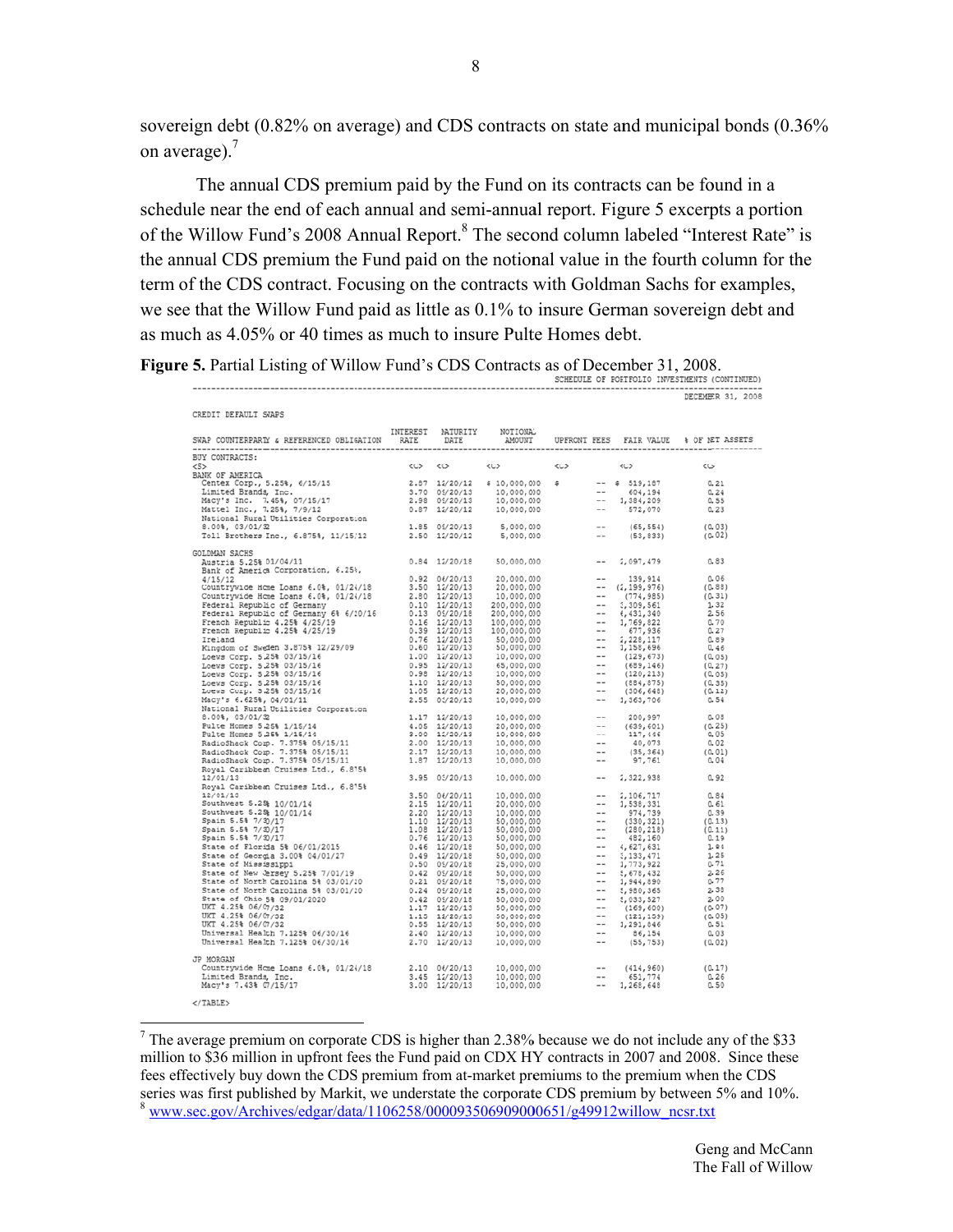Table 2 reports our breakdown of capital losses on CDS contracts by corporate, sovereign and municipal debt from 2007 to 2012. The Fund paid \$14.1 million in premiums on its corporate CDS contracts compared to only \$7.8 million on its sovereign CDS contracts in 2012 and \$97.6 million on corporate CDS versus \$38.3 million on sovereign CDS contracts from 2007 to 2012. $9$ 

|                      | 2007            | 2008             | 2009                         | 2010             | 2011             | 2012             | 2007-2012        |
|----------------------|-----------------|------------------|------------------------------|------------------|------------------|------------------|------------------|
| Market Value Changes |                 |                  |                              |                  |                  |                  |                  |
| Corporate CDS        | \$2,372,598     | \$21,958,552     | $-$ \$63,383,095             | \$21,967,614     | \$27,948,337     | $-$ \$9,558,662  | \$1,305,345      |
| Sovereign CDS        | \$0             | \$0              | $-$ \$16,003,176             | \$29,949,068     | \$13,120,406     | $-$ \$21,700,305 | \$5,365,993      |
| State CDS            | \$0             | \$20,260,406     | $-$ \$9,220,139              | \$5,344,824      | $-$ \$421,278    | \$0              | \$15,963,813     |
| Total                | \$2,372,598     | \$42,218,958     | $-$ \$88,606,410             | \$57,261,506     | \$40,647,466     | $-$ \$31,258,967 | \$22,635,151     |
| CDS Premium          |                 |                  |                              |                  |                  |                  |                  |
| Corporate CDS        | $-$ \$2,251,594 | $-$ \$14,326,992 | $-$19,252,429$               | $-$ \$25,326,410 | $-$ \$22,334,728 | $-$14,076,966$   | $-$ \$97,569,121 |
| Sovereign CDS        | $\$0$           | $-$ \$311,736    | $- $7,630,972$               | $-$ \$11,616,872 | $-$10,904,808$   | $- $7,813,192$   | $-$ \$38,277,579 |
| State CDS            | \$0             | $-$ \$449,409    | $-$ \$785,549                | $-$ \$710,046    | $-$ \$672,254    | $-$ \$67,845     | $-$ \$2,685,103  |
| Total                | $-$ \$2,251,594 | $-$ \$15,088,137 | $-$ \$27,668,950             | $-$ \$37,653,328 | $-$ \$33,911,790 | $-$ \$21,958,003 | -\$138,531,803   |
| Profit or Loss       |                 |                  |                              |                  |                  |                  |                  |
| Corporate CDS        | \$121,003       | \$7,631,560      | $-$ \$82,635,524             | $-$ \$3,358,796  | \$5,613,609      | $-$ \$23,635,628 | $-$ \$96,263,776 |
| Sovereign CDS        | \$0             | $-$ \$311,736    | $-$ \$23,634,148             | \$18,332,196     | \$2,215,599      | $-$ \$29,513,496 | $-$ \$32,911,586 |
| State CDS            | \$0             | \$19,810,997     | $-$10,005,688$               | \$4,634,778      | $-$1,093,531$    | $-$ \$67,845     | \$13,278,710     |
| Total                | \$121,003       |                  | \$27,130,821 - \$116,275,360 | \$19,608,178     | \$6,735,676      | $-$ \$53,216,970 | -\$115,896,652   |

| Table 2 Losses on Corporate, Sovereign and Municipal CDS, 2007-2012 |  |  |
|---------------------------------------------------------------------|--|--|
|                                                                     |  |  |

Including the CDS premiums the Fund paid in 2012, a little less than half of the CDS losses came from contracts betting against corporate debt and a little more than one half of the losses came from betting against sovereign debt. Over the entire 2007-2012 period the Willow Funds' \$96 million in losses from CDS contracts on corporate debt was three times as much as the \$33 million in losses from CDS contracts on sovereign debt. The Willow Fund's 2012 collapse would have occurred whether it was short only high yield corporate credit rather than a mixture of corporate debt and sovereign debt.

### **IV. The Willow Fund Hid Its Risky Change in Strategy.**

### **i. UBS understated the risks of purchasing CDS contracts**

Each annual and semi-annual report contained an identical disclosure of the risks of CDS contracts which read:

 Risks may arise as a result of the failure of the counterparty (Protection Seller) to perform under the agreement. The loss incurred by the failure of counterparty is generally limited to the market value and premium amounts recorded. The Fund considers the creditworthiness of each counterparty to a swap agreement in evaluating potential credit risk. Additionally, risks may arise from the unanticipated movements in the interest rates or in the value of the underlying reference securities.

l

<sup>&</sup>lt;sup>9</sup> As with Table 2, we underestimate the premiums paid on corporate CDS because we do not include any of the \$33 to \$36 million of upfront fees the Fund paid in 2007 and 2008 on the CDX HY swaps.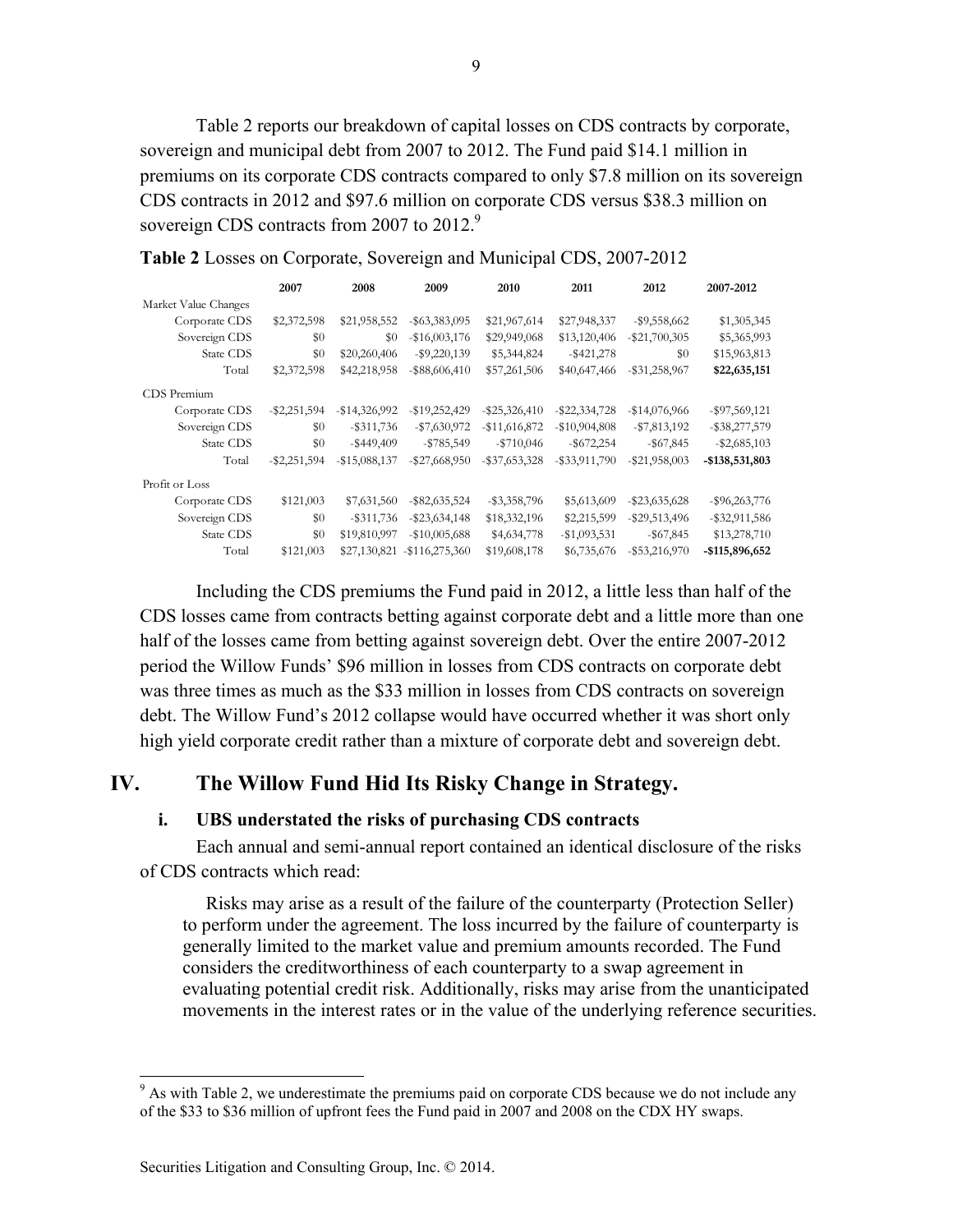The first three sentences of this paragraph discusses counterparty credit risk  $-$  the risk that if and when one of the reference entities defaults - Goldman Sachs or JP Morgan will not make the contingent payment due upon a default to the Willow Fund. Especially for the counterparties UBS dealt with, this risk is truly de minimis. The fourth sentence states that changes in the risk free rate of interest and changes in the value of the reference obligations effect the market value of a CDS contract. In fact, changes in the credit quality of the reference entities is the primary risk in the CDS contracts. It is this risk - the risk that the credit quality of the reference entities would worsen substantially, that the Willow Fund paid over \$120 million to bet on - which vastly dominates all other risks associated with the Fund's CDS holdings. The Willow Fund's annual and semiannual reports do not discuss this primary risk, which it then leveraged up 15 or 20-1.

#### ii. UBS delayed disclosing the Fund was speculatively trading

The Willow Fund did not disclose the dramatic change in its use of CDS contracts. In the 2010 N-CSR filed with the Securities and Exchange Commission on March 11, 2011 - after the Fund had suffered over \$210 million in losses while speculating with CDS - the Fund stated "... the Fund entered into credit default swaps for speculative purposes as a "protection buyer"." The fifteen previous annual and semi-annual reports said only stated "... the Fund entered into credit default swaps as a "protection buyer"." 65% of the losses resulting from the Willow Fund's explosive use of CDS contracts occurred before it hinted in its SEC filings that it was no longer hedging or investing but was speculating with CDS.

![](_page_9_Figure_3.jpeg)

**Figure 5** Willow Fund Partially Discloses Speculation After \$200 million in Losses.

Geng and McCann The Fall of Willow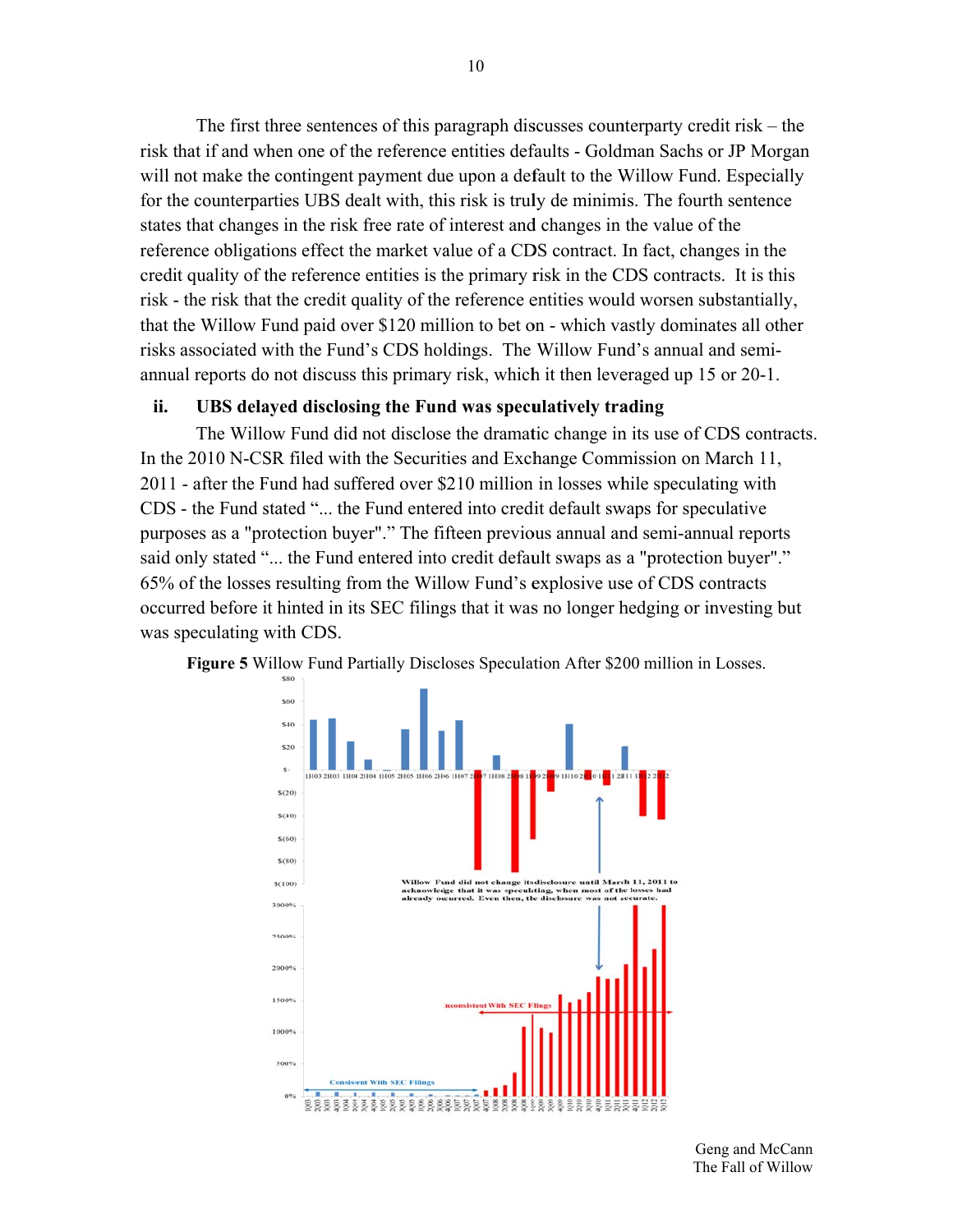The upper panel of Figure 5 plots the notional value of the Willow Fund's CDS contracts as percent of the fund's net assets each quarter and the lower panel of Figure 5 plots the funds profits semi-annual profits from 2003 to 2012. Consistent with the Willow Fund's disclosures, in the early years it invested in securities of distressed companies and hedged out some of the credit risk in its portfolios by purchasing credit default swaps. From January 1, 2003 to June 30, 2007 the Willow Fund had \$309,415,927 in profit. From June 30, 2007 to December 31, 2012 while the Willow Fund's portfolio deviated substantially from the Fund's SEC filings, the Fund suffered losses of \$287,576,818.

## **iii. The Fund Switched From Reporting CDS premiums as expenses to capital losses to obfuscate the impact of its massive CDS portfolio.**

Periodic payments made by the protection buyer – the Willow Fund in this case – should be expensed in the period they are paid.<sup>10</sup> Reporting the periodic payments as an expense allows investors to see how much is being paid to bet on the credit of certain issuers; the higher is this CDS expense the greater the risk of variations in credit quality.

Up to and including the June 30, 2007 Semi-Annual Report, the Willow Fund's annual and semi-annual reports correctly list the CDS premiums it paid as an expense item "Interest on credit swaps". The Willow Fund's June 30, 2007 Semi-Annual Report includes the following sentence. "The accrued expense related to the periodic payments is reflected as interest on credit swaps in the Statement of Operations." Starting with the December 31, 2007 Annual Report filed in March 2008, this language was changed to read: "The accrued expense related to the periodic payments on credit default swaps is reflected as realized and unrealized loss in the Statement of Operations."

We report the Fund's "Interest on credit swap" expense for each year and our estimated CDS premiums in Table 3. Our estimates closely track the Willow Fund's line item expense up to the June 30, 2007 Semi-Annual Report after which the Fund stopped reporting this expense item and buried it in the realized and unrealized change in market value of securities.

The Willow Fund's CDS expense skyrocketed after the Fund stopped reporting it as a line item expense. By the time the Willow Fund filed its 2007 Annual Report in March 2008, it was committed to paying between \$15 million and \$25 million in CDS premiums in 2008. The Fund paid well over \$20 million per year on average in CDS premiums from 2008 to 2012. By changing how it reported this item from an expense to a change in the market value of the securities it held or had sold the Willow fund was able to mislead investors.

 $\overline{a}$ 

 $10$  See Lawrence Lokken, 'Taxation of Credit Derivatives," Urban-Brookings Tax Policy Center, November 19, 2009 at page 23: "Under the notional principal contract regulations, a credit protection buyer's periodic payments are recognized as income to the seller and expense of the buyer for periods for which they are made." http://www.taxpolicycenter.org/UploadedPDF/1001350\_credit\_derivatives.pdf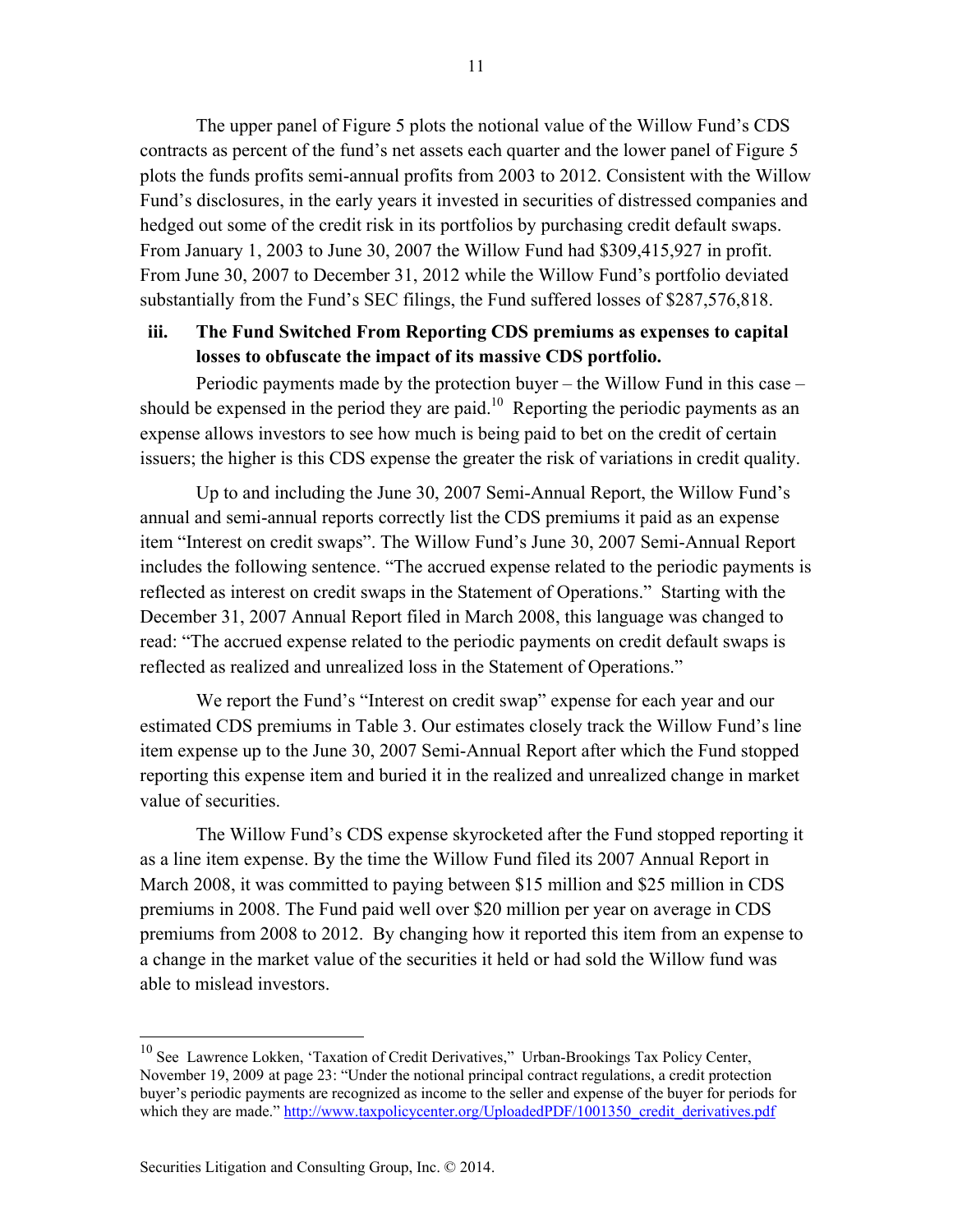|                  | C-NSR       | <b>SLCG</b> Estimate |
|------------------|-------------|----------------------|
| 2004             | \$2,320,898 | \$2,259,000          |
| 2005             | \$2,007,607 | \$1,934,375          |
| 2006             | \$1,632,989 | \$1,572,875          |
| 1H <sub>07</sub> | \$539,662   | \$539,813            |
| 2007             |             | \$2,320,313          |
| 2008             |             | \$15,652,960         |
| 2009             |             | \$27,858,750         |
| 2010             |             | \$26,146,375         |
| 2011             |             | \$24,846,250         |
| 2012             |             | \$20,025,563         |

Table 3 UBS stopped reporting CDS premiums as expenses.

Willow Fund's "Interest on credit swap" Expense

### $V_{\bullet}$ The Willow Fund Investors' Losses Were UBS's Gains

### i. Investors lost between \$278.4 million and \$419.2 million as a result of the Willow Fund's undisclosed change in investment strategy

Investors in the Willow Fund lost \$25.9 million from inception to December 31, 2012. The same investor capital deposits and withdrawals in a diversified portfolio of high yield bonds would have had a \$190.4 million gain and so Willow Fund investors as a whole lost \$216.3 million over the active life of the Fund. See Figure 6.

Figure 6 Fund Returns, Market Returns and Market Adjusted Returns

![](_page_11_Figure_7.jpeg)

**Willow Fund's Gross and Market Adjusted Returns** 

Geng and McCann The Fall of Willow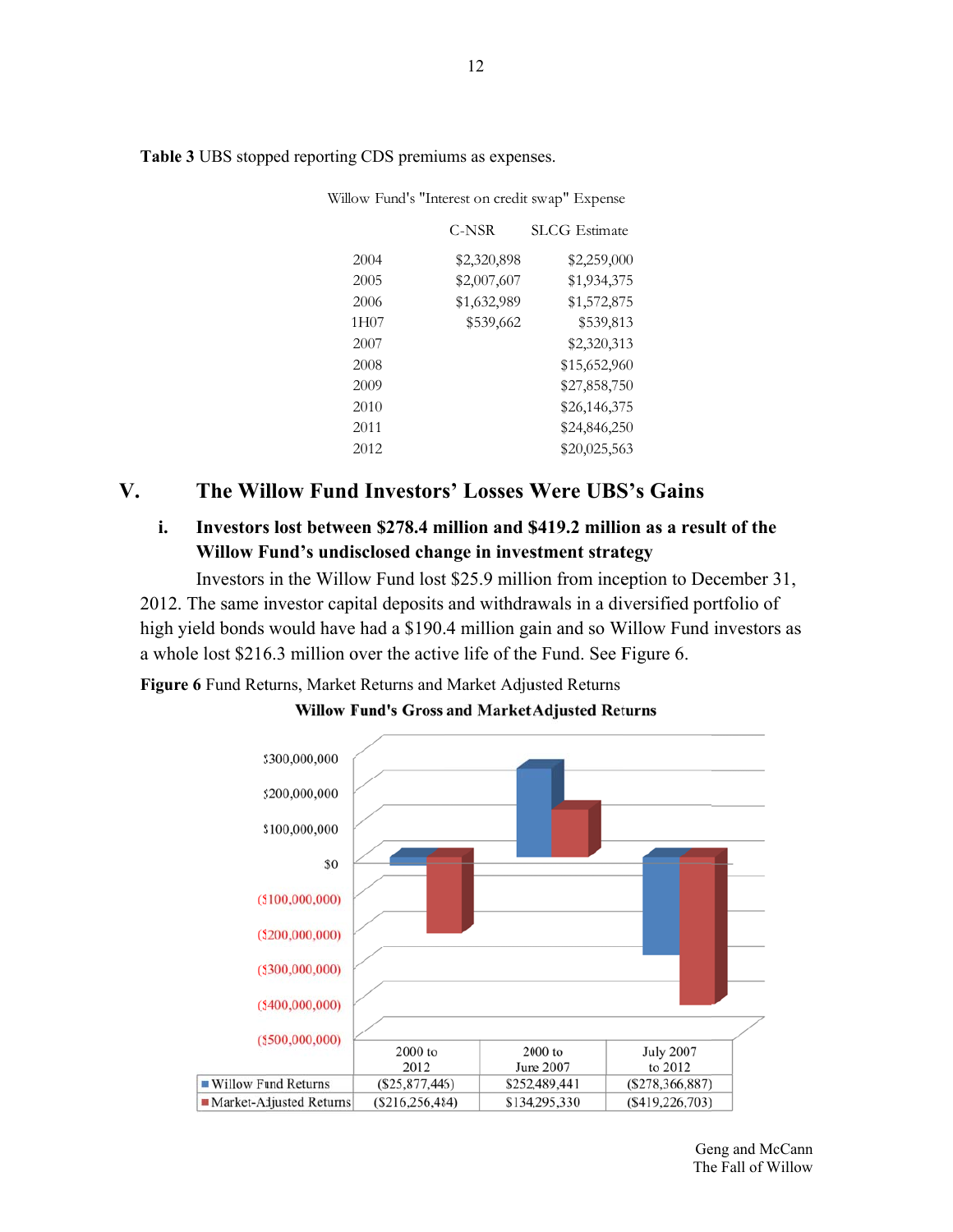The Willow Fund was really two very different funds. From inception to June 2007 the Fund invested in distressed obligations and hedged some of its credit risk exposure by purchasing CDS contracts. During this period, investors had a gain of \$252.5 million. This gain was \$134.3 million more than the \$118.2 million the same investor capital flows would have earned in a diversified, non-leveraged portfolio of junk bonds.

After July 1, 2007, the Willow Fund was completely different than its previous self and completely different than what its SEC disclosures described. The Fund was a high-cost, massive short bet on credit risk. The Fund lost \$278.4 million from July 1, 2007 to December 31, 2012. Approximately half of these losses were the CDS premiums it paid but stopped reporting separately in its SEC filings after June 30, 2007.

If the Willow Fund investors' capital values on June 30, 2007 had been invested in a diversified portfolio of junk bonds, they would have earned \$140.9 million up through December 31, 2012. Willow Fund investors thus lost \$419.2 million compared to the high yield bond market after the Fund changed its strategy (and its accounting treatment of CDS premiums). $^{11}$ 

### **ii. UBS Made over \$100 million selling and managing the Willow Fund**

UBS made over \$100 million managing and selling the Willow Fund. UBSFA received a management fee of 1.25% of the net assets of the fund annually which added up to \$41.2 million. UBS also received an incentive fee equal to 20% of the Fund's profits above a high watermark. The incentive fees totaling \$54.3 million were added to UBSFA's Managing Member capital but were virtually completely withdrawn prior to the Fund's losses and so were not at risk with the Fund's investor's capital. UBS also received up to a 2% placement fee for acting as the Placement Agent for the Fund.

**Table 4** Compensation Paid by the Willow Fund to UBS, excluding placement fees.

| Year | Management Fee | <b>Incentive Fee</b> | Total        |
|------|----------------|----------------------|--------------|
| 2000 | \$88,099       | \$0                  | \$88,099     |
| 2001 | \$1,959,893    | \$0                  | \$1,959,893  |
| 2002 | \$3,343,456    | \$2,903,403          | \$6,246,859  |
| 2003 | \$3,812,121    | \$15,018,067         | \$18,830,188 |
| 2004 | \$4,578,946    | \$7,452,335          | \$12,031,281 |
| 2005 | \$4,146,734    | \$6,936,901          | \$11,083,635 |
| 2006 | \$5,142,331    | \$19,992,799         | \$25,135,130 |

 $11$  If instead of investing the members' capital accounts on June 30, 2007 in the diversified portfolio we just allow the alternative portfolio of junk bonds to continue from that date until December 31, 2012 the estimated market adjusted damages during the second period would be \$350.6 million rather than \$419.2 million.

1